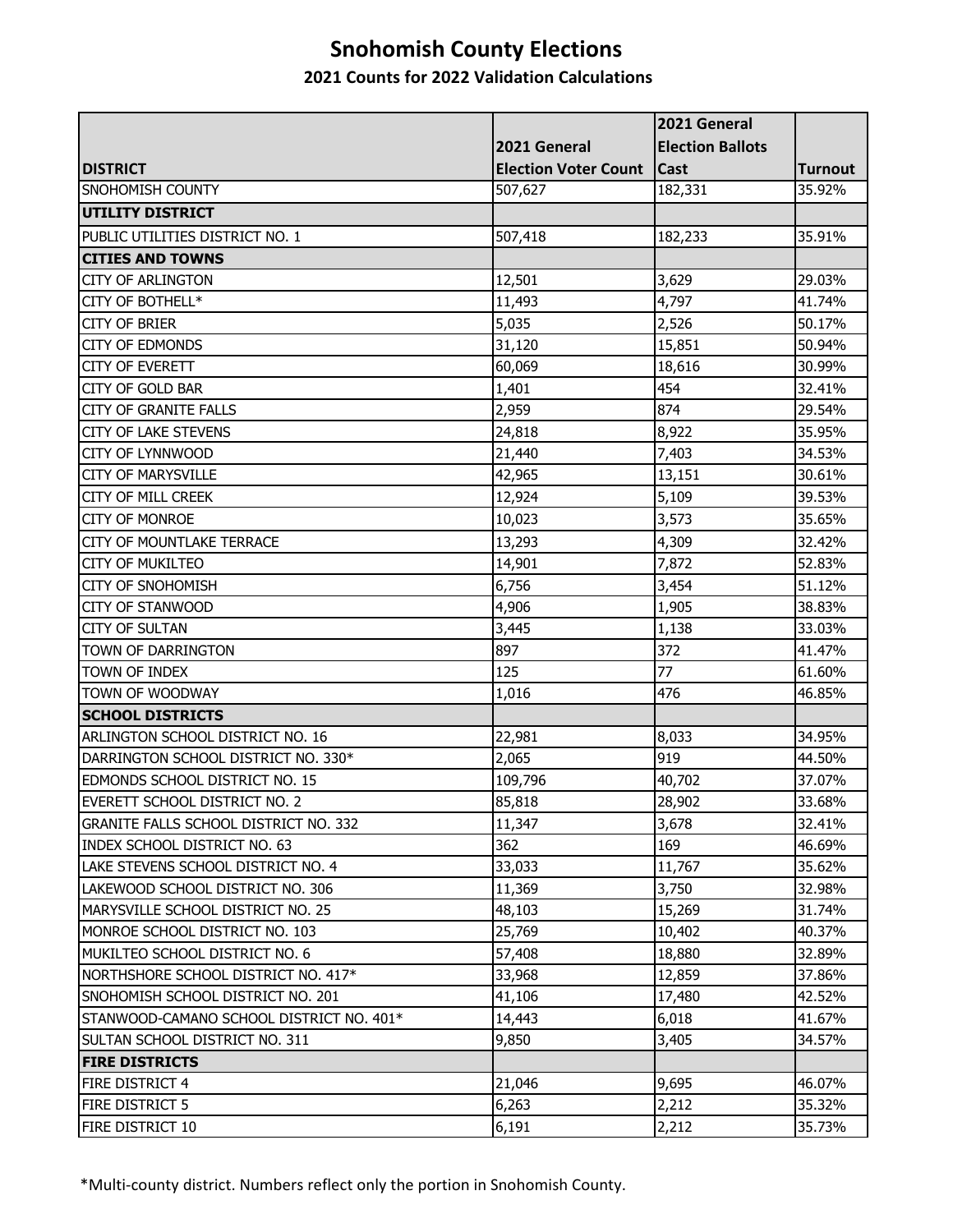# **Snohomish County Elections**

### **2021 Counts for 2022 Validation Calculations**

|                                                |                             | 2021 General            |                |
|------------------------------------------------|-----------------------------|-------------------------|----------------|
|                                                | 2021 General                | <b>Election Ballots</b> |                |
| <b>DISTRICT</b>                                | <b>Election Voter Count</b> | <b>Cast</b>             | <b>Turnout</b> |
| <b>FIRE DISTRICTS (Cont.)</b>                  |                             |                         |                |
| FIRE DISTRICT 12                               | 10,584                      | 3,839                   | 36.27%         |
| FIRE DISTRICT 15                               | 3,706                       | 1,090                   | 29.41%         |
| FIRE DISTRICT 16                               | 2,303                       | 853                     | 37.04%         |
| FIRE DISTRICT 17                               | 9,857                       | 3,222                   | 32.69%         |
| FIRE DISTRICT 19                               | 2,769                       | 1,173                   | 42.36%         |
| <b>FIRE DISTRICT 21</b>                        | 6,770                       | 2,607                   | 38.51%         |
| FIRE DISTRICT 22                               | 3,918                       | 1,533                   | 39.13%         |
| FIRE DISTRICT 23                               | 277                         | 99                      | 35.74%         |
| FIRE DISTRICT 24*                              | 2,036                       | 905                     | 44.45%         |
| FIRE DISTRICT 25                               | 737                         | 256                     | 34.74%         |
| FIRE DISTRICT 26                               | 3,543                       | 1,220                   | 34.43%         |
| FIRE DISTRICT 27                               | 84                          | 42                      | 50.00%         |
| MARYSVILLE FIRE DISTRICT RFA                   | 53,549                      | 16,990                  | 31.73%         |
| NORTH COUNTY REGIONAL FIRE AUTHORITY           | 17,545                      | 7,155                   | 40.78%         |
| SNOHOMISH REGIONAL FIRE & RESCUE               | 92,815                      | 34,495                  | 37.17%         |
| SOUTH SNO. CO. FIRE & RESCUE RFA               | 110,908                     | 32,998                  | 29.75%         |
| <b>WATER AND SEWER DISTRICTS</b>               |                             |                         |                |
| ALDERWOOD WATER AND WASTEWATER DISTRICT        | 134,408                     | 43,879                  | 32.65%         |
| CROSS VALLEY WATER DISTRICT                    | 17,216                      | 7,202                   | 41.83%         |
| HIGHLAND WATER DISTRICT                        | 4,030                       | 1,643                   | 40.77%         |
| LAKE STEVENS SEWER DISTRICT                    | 23,788                      | 8,555                   | 35.96%         |
| MUKILTEO WATER AND WASTEWATER DISTRICT         | 13,253                      | 6,490                   | 48.97%         |
| OLYMPIC VIEW WATER DISTRICT                    | 10,775                      | 4,660                   | 43.25%         |
| SILVER LAKE WATER AND SEWER DISTRICT           | 34,552                      | 12,056                  | 34.89%         |
| STARTUP WATER DISTRICT                         | 377                         | 160                     | 42.44%         |
| <b>HOSPITAL DISTRICTS</b>                      |                             |                         |                |
| <b>HOSPITAL DISTRICT 1</b>                     | 78,354                      | 31,970                  | 40.80%         |
| ihospital district 2                           | 118,450                     | 44,435                  | 37.51%         |
| ihospital district 3                           | 23,908                      | 8,614                   | 36.03%         |
| <b>PORT DISTRICTS</b>                          |                             |                         |                |
| PORT OF EDMONDS                                | 15,628                      | 8,962                   | 57.35%         |
| PORT OF EVERETT                                | 62,052                      | 22,244                  | 35.85%         |
| <b>PARK &amp; RECREATION DISTRICTS</b>         |                             |                         |                |
| <b>EAST COUNTY PARK &amp; RECREATION</b>       | 25,548                      | 10,319                  | 40.39%         |
| LAKE STEVENS PARK & RECREATION                 | 33,033                      | 11,767                  | 35.62%         |
| NORTHSHORE PARK & RECREATION SERVICE AREA*     | 33,524                      | 12,723                  | 37.95%         |
| <b>LIBRARY DISTRICTS</b>                       |                             |                         |                |
| ARLINGTON LIBRARY CAPITAL FACILITY AREA        | 22,945                      | 7,636                   | 33.28%         |
| GRANITE FALLS LIBRARY CAPITAL FACILITY AREA    | 11,347                      | 3,678                   | 32.41%         |
| KING COUNTY RURAL LIBRARY DISTRICT*            | 11,493                      | 4,797                   | 41.74%         |
| LAKE STEVENS LIBRARY CAPITAL FACILITY AREA     | 33,033                      | 11,767                  | 35.62%         |
| MONROE LIBRARY CAPITAL FACILITY AREA           | 18,474                      | 7,282                   | 39.42%         |
| STANWOOD-CAMANO LIBRARY CAPITAL FACILITY AREA* | 14,443                      | 6,018                   | 41.67%         |

\*Multi-county district. Numbers reflect only the portion in Snohomish County.